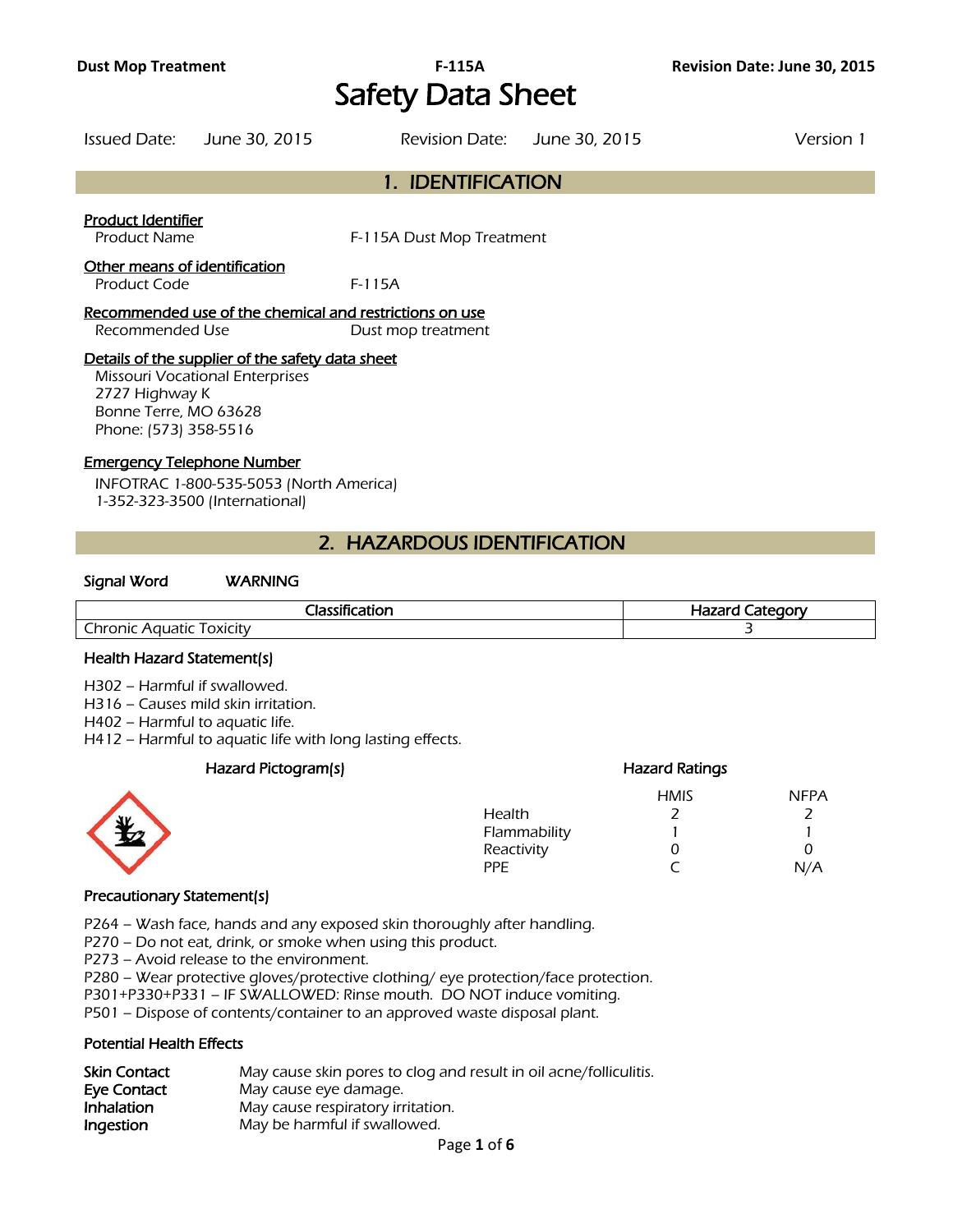# 3. COMPOSITION/INFORMATION ON INGREDIENT

| <b>Chemical Name/Pure Substance</b>                               | CAS#        | Weight-%    |
|-------------------------------------------------------------------|-------------|-------------|
| Butylated Hydroxytoluene                                          | 128-37-0    | $0.1 - 0.4$ |
| Phenol, Isopropylated, phosphate (3:1) [Triphenyl phosphate > 5%] | 68937-41-7  | $0.1 - 4$   |
| Methyl Salicylate                                                 | Proprietary | $0.1 - 2$   |
| Other components below reportable levels                          |             | 90-99       |

\*\*If Chemical Name/CAS No is "proprietary" and/or Weight-% is listed as a range, the specific chemical identity and/or percentage of composition has been withheld as a trade secret.

## 4. FIRST-AID MEASURES

General Advice If you feel unwell, seek medical advice (show label where possible).

- Eye Contact Rinse cautiously with water for several minutes. Remove contact lenses, if present and easy to do. Continue rinsing. Get medical advice/attention if irritation persists.
- Skin Contact Wash off immediately with plenty of water. Take off contaminated clothing followed by washing with soap. Wash contaminated clothing before reuse. If skin irritation persists, call a physician.
- Inhalation Remove victim to fresh air and keep at rest in a position comfortable for breathing. Call a POISON CENTER or doctor/physician if rapid recovery does not occur.
- **Ingestion** Rinse mouth. Do NOT induce vomiting. Call a POISON CENTER or doctor/physician immediately.

#### Most important symptoms and effects

Symptoms<br>Symptoms Oil acne/folliculitis signs and symptoms may include formation of black pustules and spots on the skin of exposed areas. Ingestion may result in nausea, vomiting, and/or diarrhea.

## 5. FIRE-FIGHTING MEASURES

## Extinguishing Media

Suitable Extinguishing Media: Foam, water spray, or fog. Dry chemical powder, carbon dioxide, sand, or earth may be used for small fires only.

Unsuitable Extinguishing Media: Do not use water in a jet.

## Specific Hazards Arising from the Chemical

A complex mixture of airborne solid and liquid particulates and gases (smoke). Carbon monoxide may be evolved if incomplete combustion occurs. Unidentified organic and inorganic compounds.

## Protective equipment and precautions for firefighters

As in any fire, wear self-contained breathing apparatus pressure-demand, MSHA/NIOSH (approved or equivalent) and full protective gear. Chemical resistant gloves are to be worn.

## 6. ACCIDENTAL RELEASE MEASURES

#### Personal precautions, protective equipment and emergency procedures

| Personal precautions             | Use personal protective equipment as required. Avoid contact with skin<br>and eyes.                                                                                                        |
|----------------------------------|--------------------------------------------------------------------------------------------------------------------------------------------------------------------------------------------|
| <b>Environmental precautions</b> | Use appropriate containment to avoid environmental contamination.<br>Prevent from spreading or entering drains, ditches, or rivers by using sand,<br>earth, or other appropriate barriers. |

## Methods and material for containment and clean up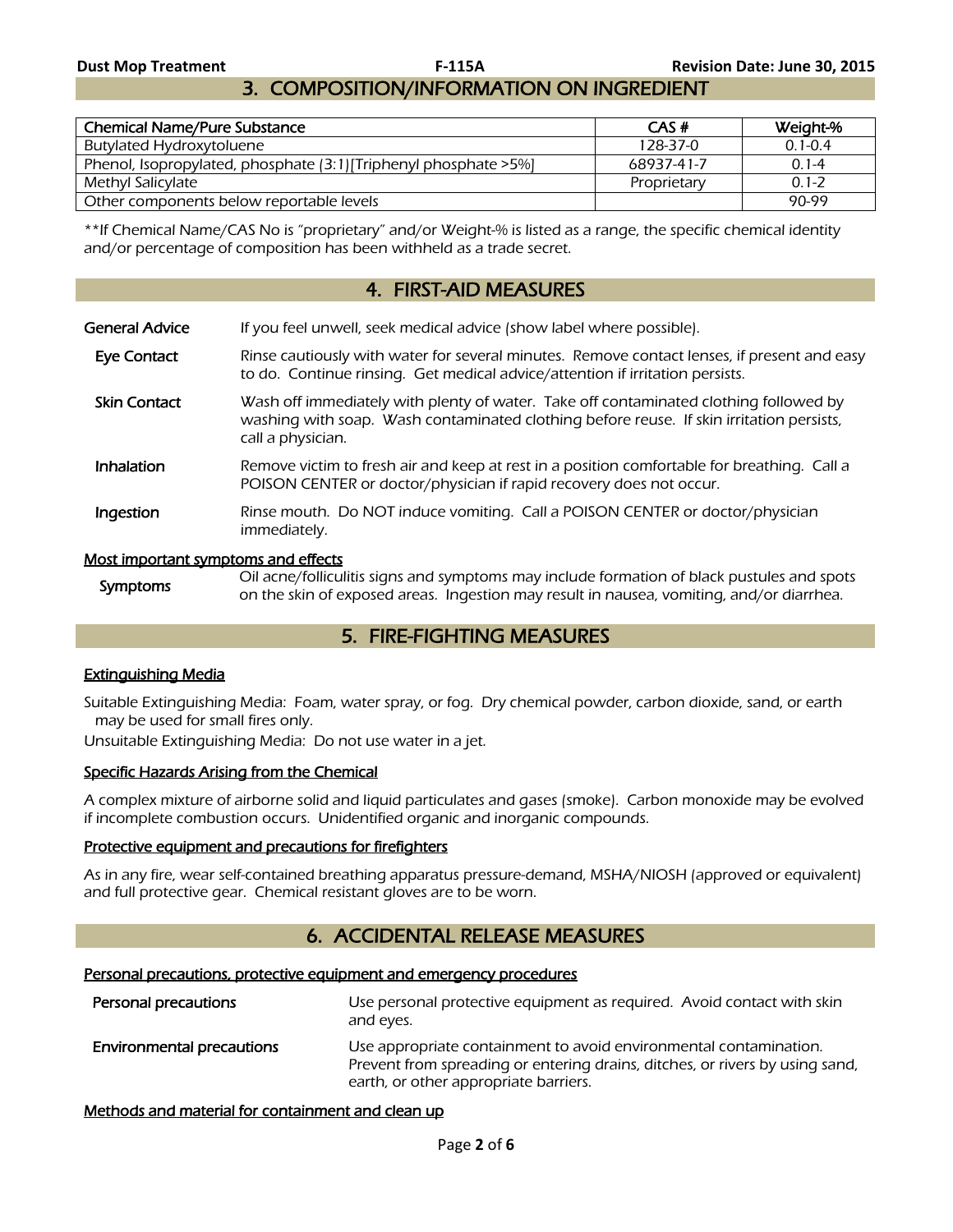**Dust Mop Treatment F-115A F-115A Revision Date: June 30, 2015**<br>**Methods for Containment Revent further leakage or spillage if safe to do so. Slippery when spilt.** Prevent further leakage or spillage if safe to do so. Slippery when spilt. Avoid accidents, clean up immediately.

Methods for Clean up **Reclaim liquid directly or in an absorbent**. Soak up residue with an absorbent such as clay, sand, or other suitable material and dispose of properly.

# 7. HANDLING AND STORAGE

## Precautions for safe handling

Use local exhaust ventilation if there is risk of inhalation of vapors, mists, or aerosols. Avoid prolonged or repeated contact with skin. Properly dispose of any contaminated rags or cleaning materials in order to prevent fires. Proper grounding and bonding procedures should be used during all bulk transfer operations due to this material having the potential to be a static accumulator.

## Conditions for safe storage, including any incompatibilities

Storage Conditions Keep containers tightly closed in a dry, cool and well-ventilated place. Use properly labeled and closable containers. Store at ambient temperature. Store locked up. **Incompatible Materials** Strong oxidizing agents.

## 8. EXPOSURE CONTROLS/PERSONAL PROTECTION

| <b>Chemical Name</b> | GIH<br>TLV.                        | 'YA PEL          | <b>NIOSH</b><br>א וחו |
|----------------------|------------------------------------|------------------|-----------------------|
| Oil mist.<br>mineral | TWA<br>ma/m<br>Inhalable : .<br>-- | Mist: 5 $ma/m^2$ |                       |
|                      |                                    |                  |                       |

## Appropriate engineering controls

| <b>Engineering Controls</b>           | Apply technical measures to comply with the occupational exposure limits.<br>Where material is heated, sprayed, or mist formed, there is a greater<br>potential for airborne concentrations to be generated. |
|---------------------------------------|--------------------------------------------------------------------------------------------------------------------------------------------------------------------------------------------------------------|
|                                       | Individual protection measures, such as personal protective equipment                                                                                                                                        |
| Eye/Face Protection                   | Wear appropriate safety glasses with side shields or goggles.                                                                                                                                                |
| Skin and Body Protection              | Wear appropriate clothing and gloves to prevent repeated or prolonged skin<br>contact.                                                                                                                       |
| Respiratory Protection                | Ensure adequate ventilation, especially in confined areas.                                                                                                                                                   |
| <b>General Hygiene Considerations</b> | Do not eat, drink, or smoke when using this product. Wash contaminated<br>clothing before reuse. Handle in accordance with good industrial hygiene<br>and safety practice.                                   |

## 9. PHYSICAL AND CHEMICAL PROPERTIES

## **Appearance**

**Color Pink** Pink **Pink Odor Threshold** Not Determined Property **Example 2 Property** Values **Values Remarks - Method pH** 7-8 Melting Point/Freezing Point Not available Boiling Point/Boiling Range **Flash Point Evaporation Rate** Not available Flammability (Solid, Gas) Liquid- Not applicable Upper Flammability Limits Not available Lower Flammability Limits Not available Vapor Pressure 2.2

Approximately 400 °F  $125^{\circ}$ F

**Physical State Liquid Community Community Community Community Community Community Community Community Community**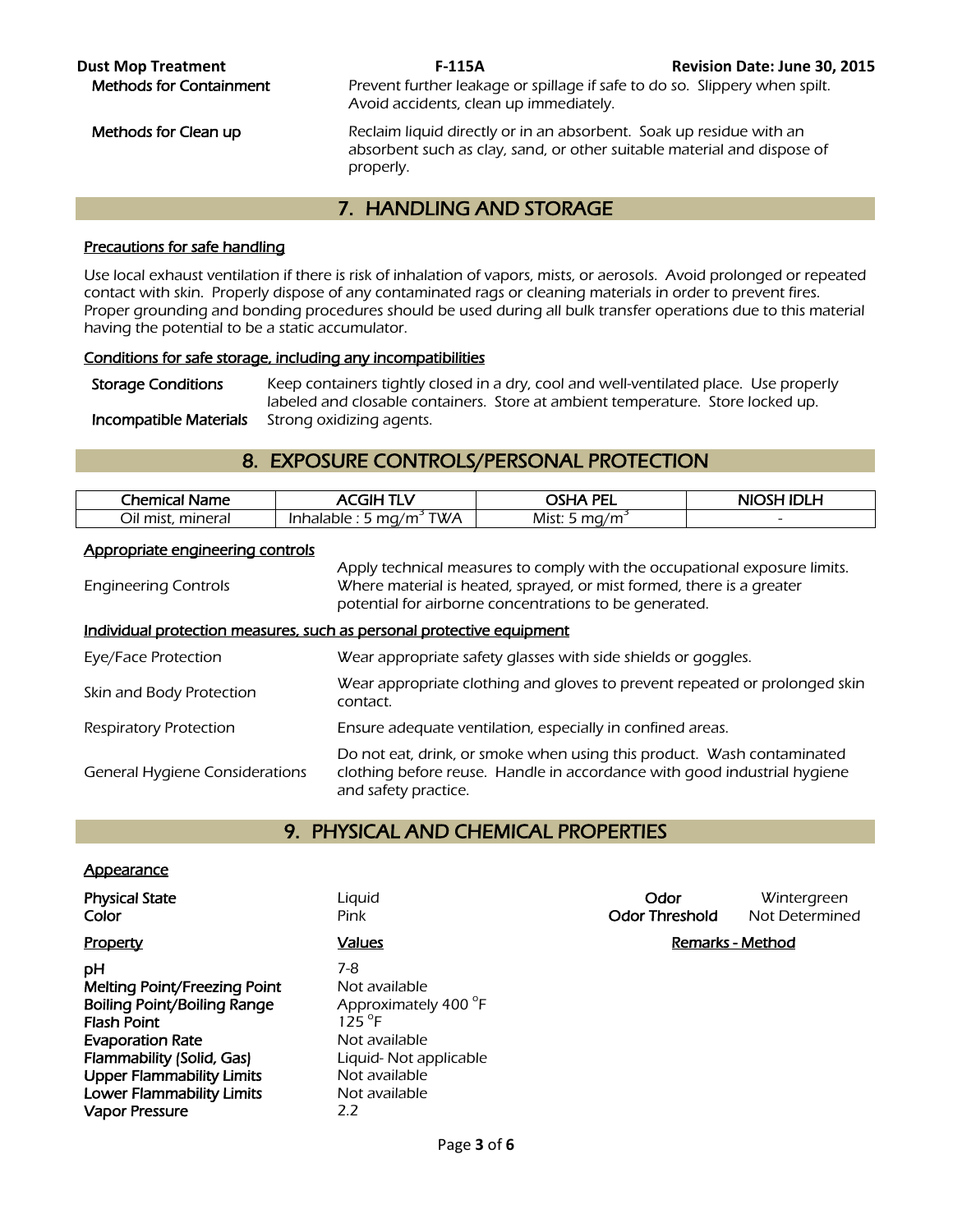| <b>Dust Mop Treatment</b>        | <b>F-115A</b>    | <b>Revision Da</b> |
|----------------------------------|------------------|--------------------|
| <b>Vapor Density</b>             | 5.3              | $Air = 1$          |
| <b>Specific Gravity</b>          | 0.863            |                    |
| <b>Water Solubility</b>          | <i>Insoluble</i> |                    |
| Solubility in other solvents     | Not available    |                    |
| <b>Partition Coefficient</b>     | Not available    |                    |
| <b>Auto-ignition Temperature</b> | Not available    |                    |
| <b>Decomposition Temperature</b> | Not available    |                    |
| <b>Viscosity</b>                 | Not available    |                    |
| <b>Explosive Properties</b>      | Not available    |                    |
| <b>Oxidizing Properties</b>      | Not available    |                    |
|                                  |                  |                    |

# 10. STABILITY AND REACTIVITY

| Reactivity                                        | Not reactive under normal conditions.        |
|---------------------------------------------------|----------------------------------------------|
| <b>Chemical Stability</b>                         | Stable under recommended storage conditions. |
| <b>Conditions to Avoid</b>                        | Extremes of temperature and direct sunlight. |
| Incompatible materials                            | Strong oxidizing agents                      |
| <b>Hazardous Decomposition</b><br><b>Products</b> | Not expected to form during normal storage.  |
| <b>Hazardous Polymerization</b>                   | Not available.                               |

# 11. TOXICOLOGICAL INFORMATION

#### Information on likely routes of exposure

| Test                  | <b>Results</b>              |
|-----------------------|-----------------------------|
| Acute Oral Toxicity   | LD50 (Rat): >5,000 mg/kg    |
| Acute Dermal Toxicity | LD50 (Rabbit): >5,000 mg/kg |

# 12. ECOLOGICAL INFORMATION

| <b>Ectotoxicity</b>           | Acute toxicity to fish: 10-100 mg/L, expected to be harmful<br>Acute toxicity to daphnia: 10-100 mg/L, expected to be harmful<br>Acute toxicity to algae: 10-100 mg/L, expected to be harmful |  |
|-------------------------------|-----------------------------------------------------------------------------------------------------------------------------------------------------------------------------------------------|--|
| Persistence and degradability | Expected to not be readily biodegradable. Major constituents are expected<br>to be inherently biodegradable, but contains components that may persist in<br>the environment.                  |  |
| Bioaccumulative potential     | Contains components with the potential to bioaccumulate.                                                                                                                                      |  |
| Other adverse effects         | Has the potential to harm aquatic life.                                                                                                                                                       |  |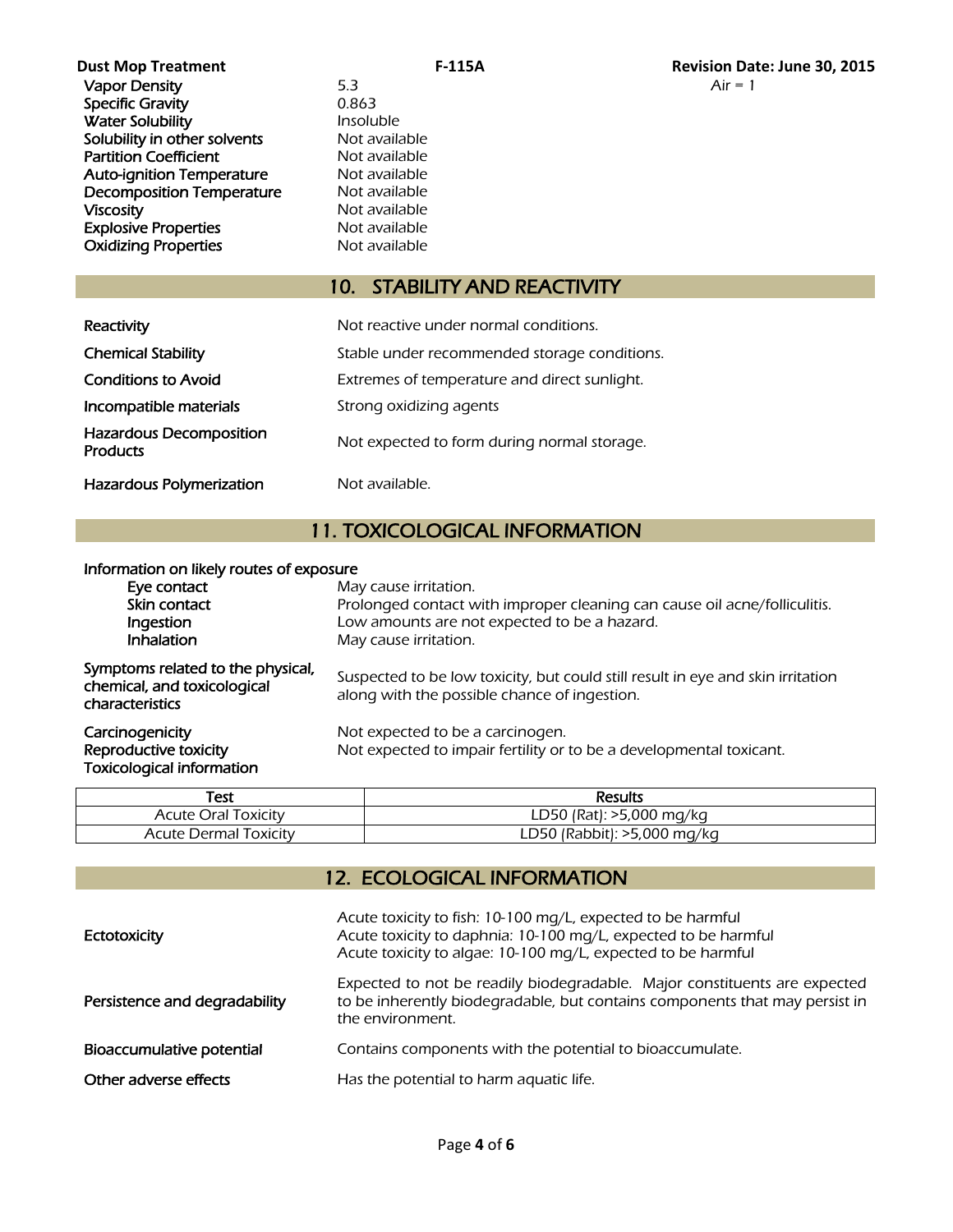| <b>Dust Mop Treatment</b>                                     | <b>F-115A</b>                                                                                                                                                            | Revision Date: June 30, 2015 |  |  |  |
|---------------------------------------------------------------|--------------------------------------------------------------------------------------------------------------------------------------------------------------------------|------------------------------|--|--|--|
| <b>13. DISPOSAL CONSIDERATIONS</b>                            |                                                                                                                                                                          |                              |  |  |  |
| <b>Disposal Instructions</b>                                  | Dispose of in accordance to local, regional, national, and international<br>regulations.                                                                                 |                              |  |  |  |
| Hazardous Waste Code                                          | Non-hazardous.                                                                                                                                                           |                              |  |  |  |
| Waste from residues / unused<br>products                      | Waste product should not be allowed to contaminate soil or ground water,<br>or be disposed of into the environment. Waste, spills or used product is<br>dangerous waste. |                              |  |  |  |
| <b>Contaminated Packaging</b>                                 | Dispose of in accordance with prevailing regulations, preferably to a<br>recognized waste disposal site.                                                                 |                              |  |  |  |
| <b>14. TRANSPORT INFORMATION</b>                              |                                                                                                                                                                          |                              |  |  |  |
| <b>Note</b>                                                   | Please see current shipping paper for most up to date shipping information,<br>including exemptions and special circumstances.                                           |                              |  |  |  |
| DOT I.D. Number                                               | Not available                                                                                                                                                            |                              |  |  |  |
| <b>DOT Proper Shipping Name</b><br><b>DOT Hazard Classes:</b> | Not available                                                                                                                                                            |                              |  |  |  |
| US DOT                                                        | Not available                                                                                                                                                            |                              |  |  |  |
| Road (ADR)                                                    | Not available                                                                                                                                                            |                              |  |  |  |

15. REGULATORY INFORMATION

## OSHA Hazard Communication Standard (29 CFR 1910.1200)

Air (ICAO/IMDG) Not available<br>
Sea (IMO/IMDG) Not available

Packing Group Not available

( ) Hazardous ( X ) Non- Hazardous

| sara title III |  |  |  |  |
|----------------|--|--|--|--|
|                |  |  |  |  |

Sea (IMO/IMDG)

U.S. Federal Regulations

Section 302/304 Extremely Hazardous Substances: No<br>Section 311/312 (40CFR370) Hazardous Categories: No (40CFR370) Hazardous Categories: No Section 313 **Section 313** Contains the following SARA 313 Toxic Release Chemicals: None

**CERCLA** CERCLA Regulatory Mot regulated.

Not available

Contents of this SDS comply with OSHA Hazard Communication Standard CFR 1910.1200.

## State Regulations

California Prop 65

 This product may contain the following ingredient(s) known to the state of California to cause cancer, birth defects or other reproductive harm: None.

**Inventories** 

| Counrty(s) or Region           | <b>Inventory Name</b>                                                     | On Inventory (yes/no) |
|--------------------------------|---------------------------------------------------------------------------|-----------------------|
| Canada                         | Domestic Substances List (DSL)                                            | Yes                   |
| Europe                         | European Inventory of Existing Commercial Chemical<br>Substances (EINECS) | Yes                   |
| United States & Puerto<br>Rico | Toxic Substances Control Act (TSCA) Inventory                             | Yes                   |